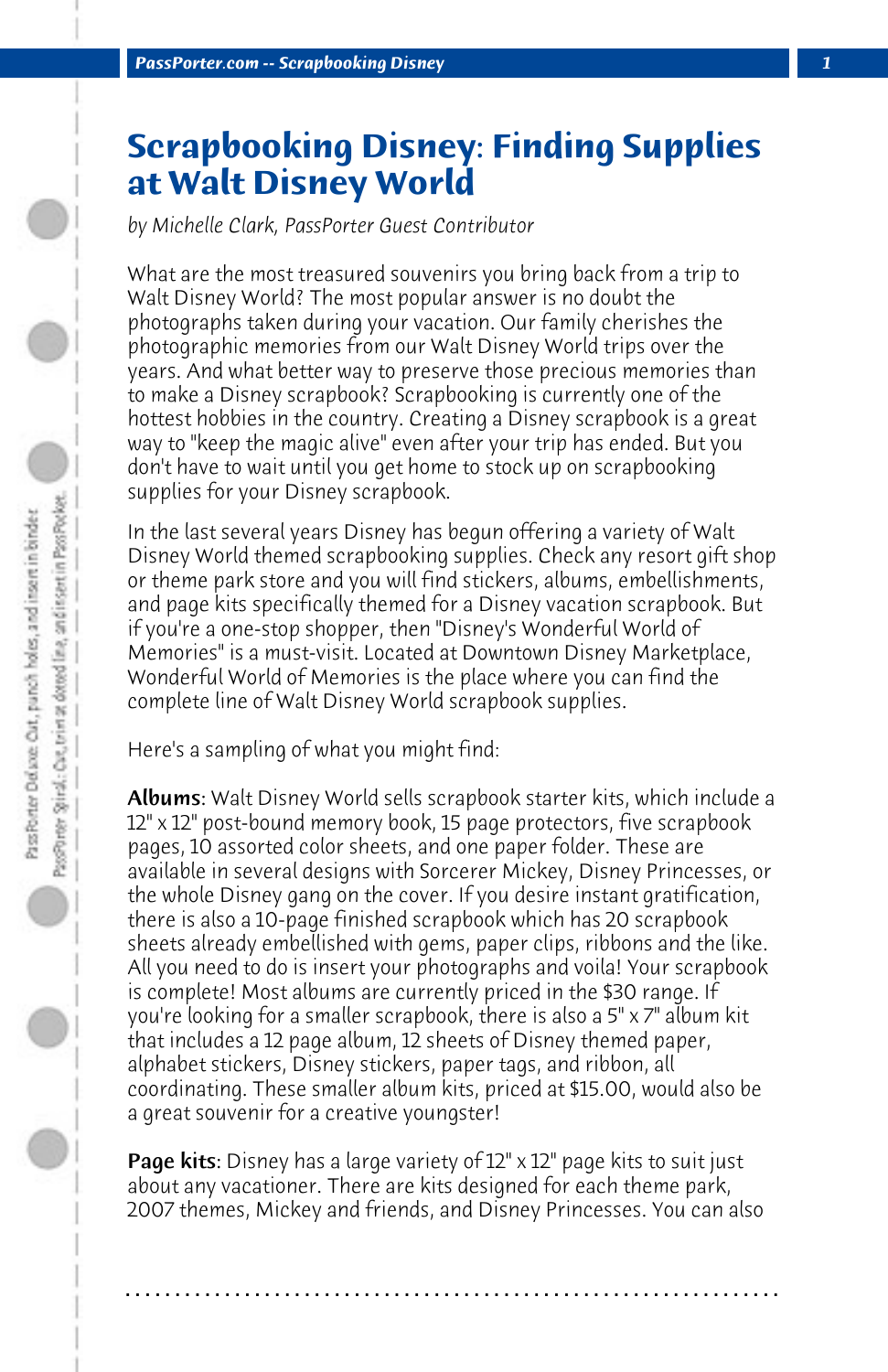purchase specific kits for the various thrill attractions at Walt Disney World and Florida vacations in general, including papers and embellishments for the Disney Cruise Line. Wonderful World of Memories has the best selection of page kits. You can expect to find eight to 12 different varieties of page kits there. Each page kit will make six to eight scrapbook pages and include approximately six patterned 12" x 12" sheets of paper, four solid coordinating sheets of paper, four-five pages of coordinating stickers, and four paper frames.

Paper: Disney doesn't sell individual sheets of scrapbook paper. If you want Walt Disney World themed paper without the extras included in kits, you can purchase a 40 page 12" x 12" paper kit for approximately \$15 which includes 40 different Disney patterned sheets.

Tools: Walt Disney World has some unique scrapbooking tools that you won't find anywhere else, such as Castle, Mickey, and Pooh punches and Mickey Ear paper edgers. The Mickey punches consist of Mickey's whole body, not the Mickey icon "head."

**Embellishments:** Scrapbookers will delight in the large variety of Disney-themed embellishments including Mickey head eyelets (\$3.00 for 25), Mickey head paper clips (\$5.00 for 25), and patterned tape. 3-D layered embellishments of Mickey, Donald, Goofy, and Pluto, or Tinker Bell (\$6.00 each) will add punch to your pages.

**Stickers:** You will find scrapbook stickers for just about anything Disney! Pooh, Princesses, theme parks, Mickey and friends are just a few of the options. Stickers are sold in sheets (\$4.00 for two sheets), four-roll packages, or boxes. A 200-sticker box sells for \$6.50. Stickers are not only a must for any scrapbook but also make a great gift for any child on your shopping list. You can also purchase sticker books to accompany those stickers--a great way to keep the kids busy on that long car ride home! Several of the stores I visited also carried stickers designed for the countries in World Showcase.

While Disney's Wonderful World of Memories has the best selection, World of Disney at Downtown Disney Marketplace offers most of the Disney scrapbook merchandise available at Wonderful World of Memories. Currently Disney Visa cardholders receive 10% off purchases at World of Disney. This could add up to substantial savings if you plan on buying larger-priced items such as scrapbooks and page kits.

If you don't make it out to Downtown Disney Marketplace, don't worry. Every resort gift shop I checked carried some scrapbook supplies. The Emporium on Main Street in Magic Kingdom had a large stock of

**. . . . . . . . . . . . . . . . . . . . . . . . . . . . . . . . . . . . . . . . . . . . . . . . . . . . . . . . . . . . . . . . . .**